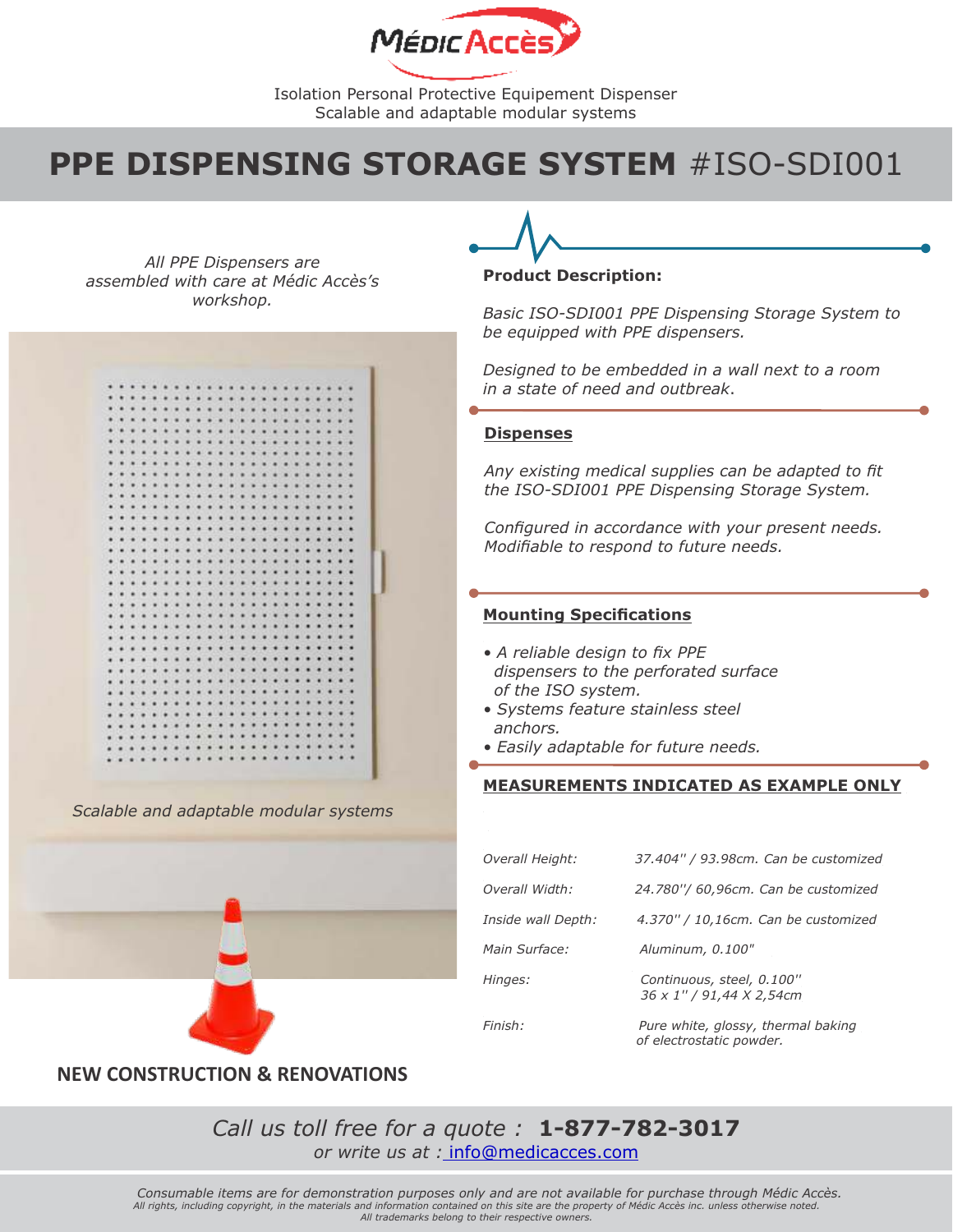

## **PPE DISPENSING STORAGE SYSTEM** #ISO-SDI001

## **PPE & Replacement Inventory at the Tip of Your Fingers**





- Cabinet based on our very popular **ISO PPE WALL SYSTEM**
- Screw holes in sides to mount to stud framing in wall
- Made in Canada

## **NEW CONSTRUCTION & RENOVATIONS**

*Call us toll free for a quote :* **1-877-782-3017** *or write us at :* info@medicacces.com

*Consumable items are for demonstration purposes only and are not available for purchase through Médic Accès. All rights, including copyright, in the materials and information contained on this site are the property of Médic Accès inc. unless otherwise noted. All trademarks belong to their respective owners.*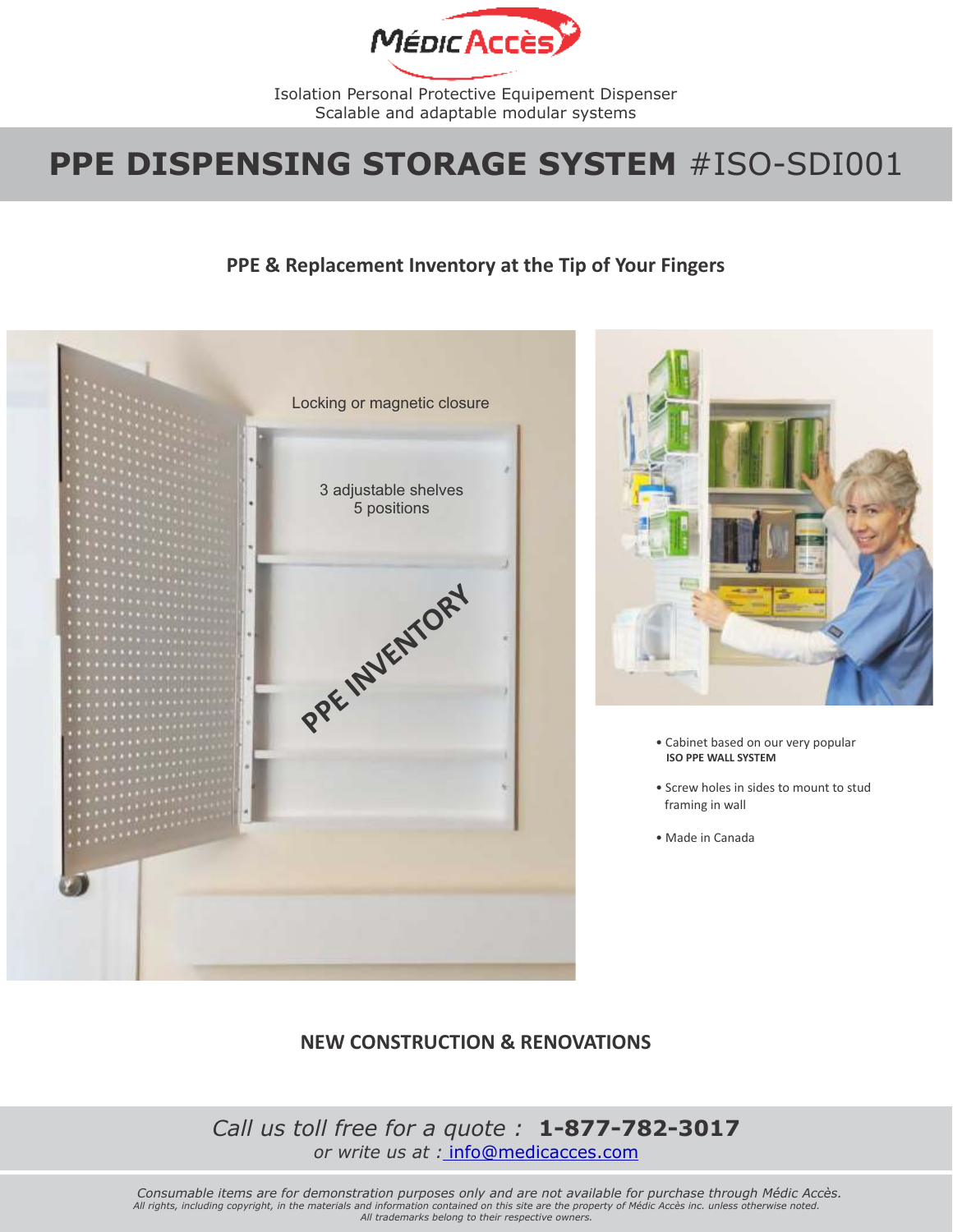

## **PPE DISPENSING STORAGE SYSTEM** #ISO-SDI001

### **CONFIGURATION SHOWN AS EXAMPLE**



### **Equipped with the following PPE dispensers:**

- • **G04F** • **M05** *- Gloves (4 boxes) - Face Mask-Shield style*
- • **PIN01** *- ISO Precaution signage clip*
- • **T01** *- Facial tissue*
- • **M01** *- Face Mask-Ear loop style*
- • **PP03** *- Multipurpose basket (bedpan/commode bag, etc.)*
- • **V01CL** *- 75/90 Wipes-disinfectant cleaners*
- **0000** *- Your Hydro alcoholic solution*
- **TA01** *- Small shelf for writing, etc.*
- **WYH01** *- Wash Your Hands signage*

For PPE dispenser specifications, please refer to the Dispensers Section on the website www.medicacces.ca

### **This WALL-MOUNTED Protection System may include all the PPE for the following Infection control precautions\***

- *Standard precautions*
- *Contact precautions*
- *Droplet precautions*
- *Airborne precautions*
- *Full barrier precautions*

*\*Refer to the isolation precautions conditions in force.* 

### *Call us toll free for a quote :* **1-877-782-3017** *or write us at :* info@medicacces.com

*Consumable items are for demonstration purposes only and are not available for purchase through Médic Accès. All rights, including copyright, in the materials and information contained on this site are the property of Médic Accès inc. unless otherwise noted. All trademarks belong to their respective owners.*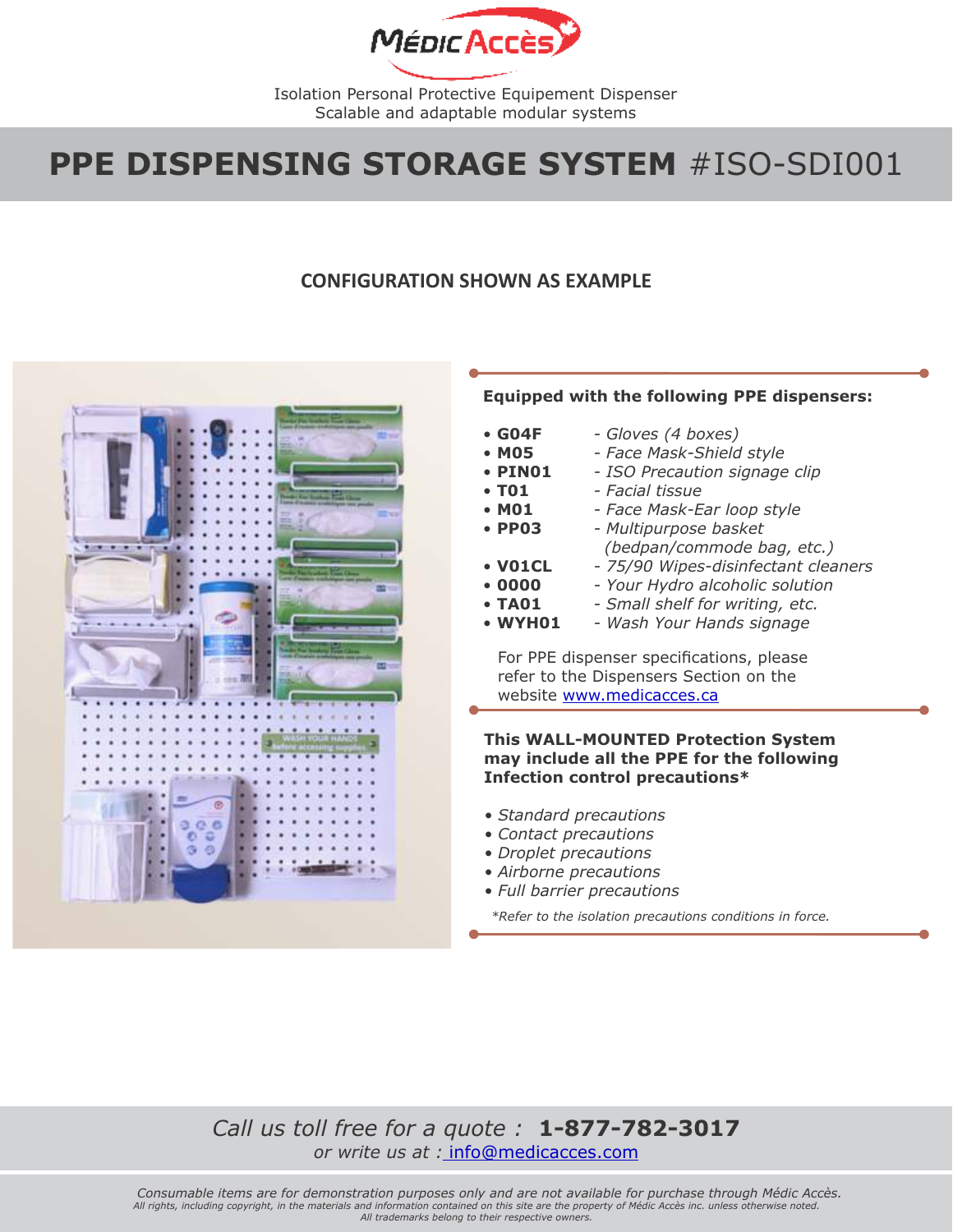![](_page_3_Picture_0.jpeg)

# **PPE DISPENSING STORAGE SYSTEM** #ISO-SDI001

![](_page_3_Figure_3.jpeg)

*All rights, including copyright, in the materials and information contained on this site are the property of Médic Accès inc. unless otherwise noted.*